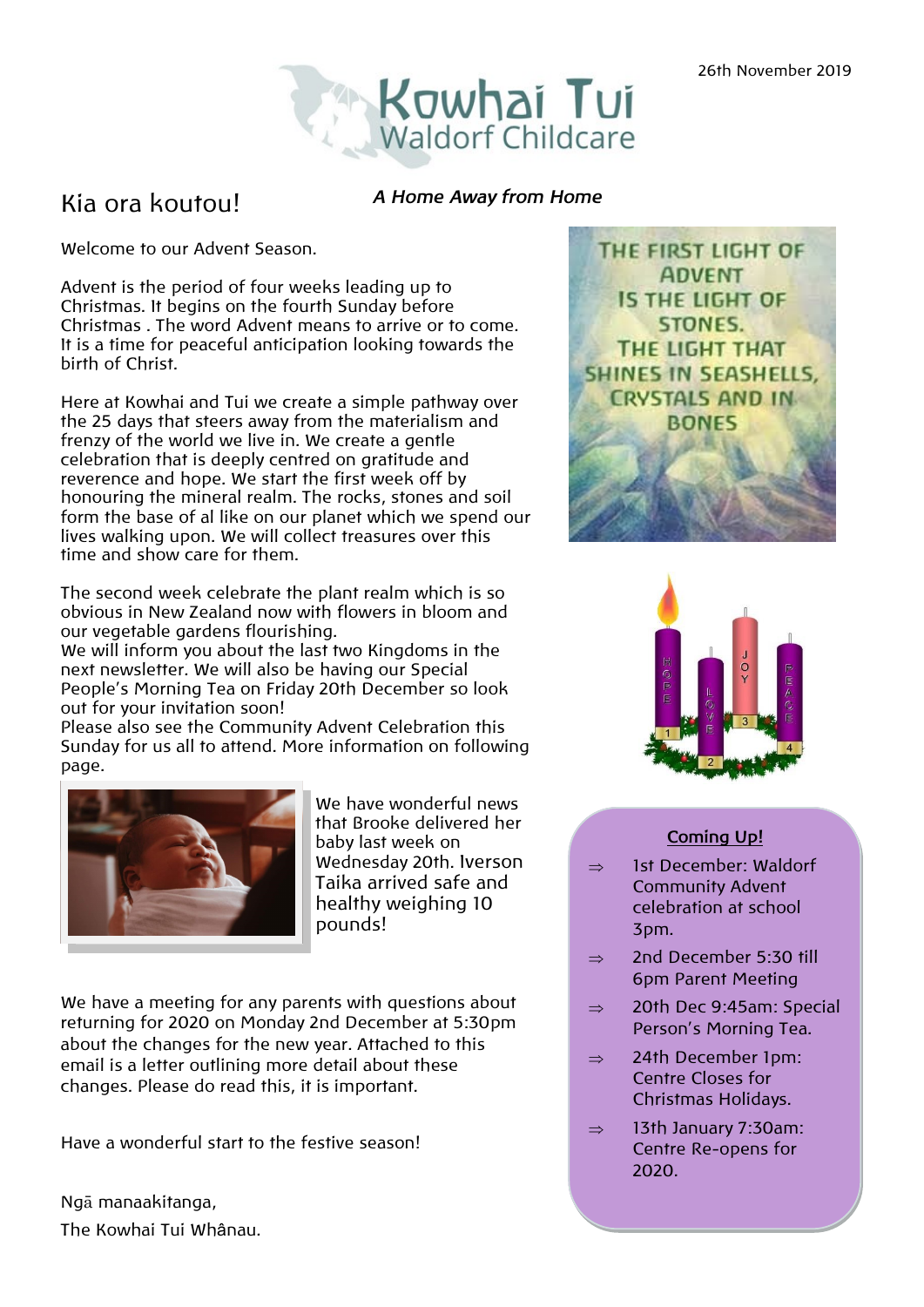

## **Bitters stimulate the digestion.**

There is a traditional German saying that goes: 'What's bitter on the tongue is good for the stomach. This refers to foods that are rich in bitter components. Plants like dandelions, wormwood and artichoke. These digestive aids – provided by nature for this purpose – are typically missing from the modern diet, apart maybe from a few leaves of rocket that occasionally find their way into a sandwich or salad. These plant components would be of great benefit in today's world, since they support the flow of bile which in turn helps to break down food in the digestive tract. This is why you often find them in aperitifs, herbal mixtures or naturopathic medicines for the stomach and bowels.

**Dandelion** (Taraxacum officinale) can be used in cooking similarly to chicory. Delicate young dandelion leaves are particularly tasty and not quite so bitter. The bitter taste comes from the mineral sulphur which is essential for protein synthesis, liver detoxification, enzyme activity, healthy skin, hair and nails. Harvest them before the plants have flowered. The best way to do this is to pluck them by hand from the centre of the rosette. Preference should be given to unfertilised areas not too close to busy roads or path where dogs are walked. Add them to your spring salad



### **Rituals for a Happy Tummy**

If you would like to keep your tummy happy and your head free for life's challenges, think about making some small changes to your behaviour – and sticking to them. Plan regular meals, sit down to eat and be aware of what you are eating. After a rich meal a little walk in the fresh air will help stimulate the digestive system. These all complement the beneficial effects of bitter substances and help you find a healthy rhythm that gives renewed strength for the daily routine.

Maree Smith, Anthroposophical Nurse RN 021 150 9433